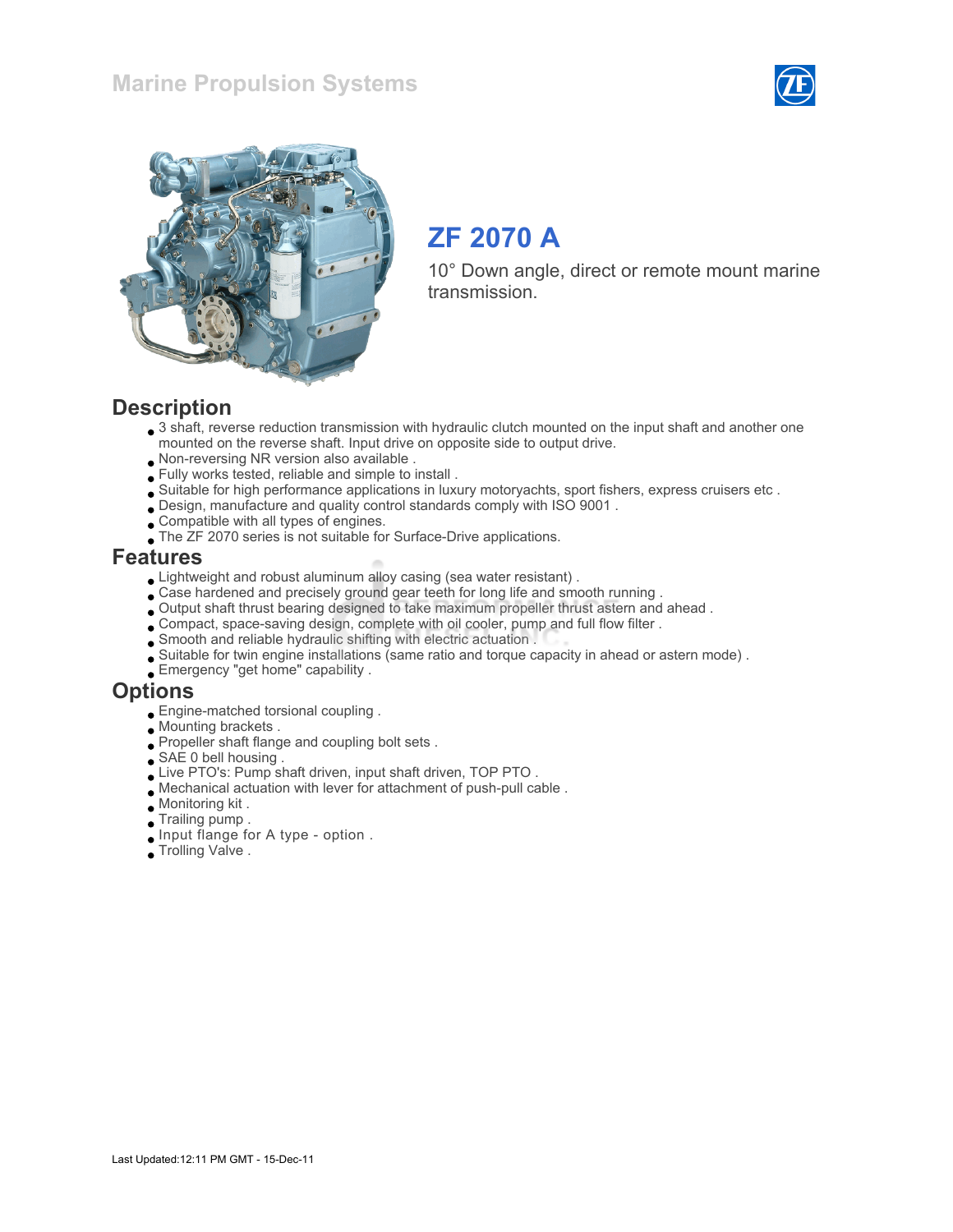

# Pleasure Duty

| <b>RATIOS</b>                                  | MAX.<br>POWER/RPM<br><b>INPUT POWER CAPACITY</b><br><b>TORQUE</b> |      |                                            |    |    |    |    | MAX.<br><b>RPM</b> |    |                        |      |
|------------------------------------------------|-------------------------------------------------------------------|------|--------------------------------------------|----|----|----|----|--------------------|----|------------------------|------|
|                                                | Nm                                                                | ftlb | <b>kW</b>                                  | hp | kW | hp | kW | hp                 | kW | hp                     |      |
| 2300 rpm<br>2100 rpm<br>2000 rpm               |                                                                   |      |                                            |    |    |    |    |                    |    |                        |      |
| 1.267*, 1.512*, 1.763, 2.029,<br>2.250*, 2.467 | 5581                                                              | 4116 | 0.5844 0.7837 1169  1567  1227  1646  1344 |    |    |    |    |                    |    | ` <sup>⊺</sup> 1802 ⊧. | 2300 |

<sup>\*</sup> Special Order Ratio.

The ZF 2070 ZF 2075 and ZF 305-2 Series are not suitable for Surface-Drive applications.

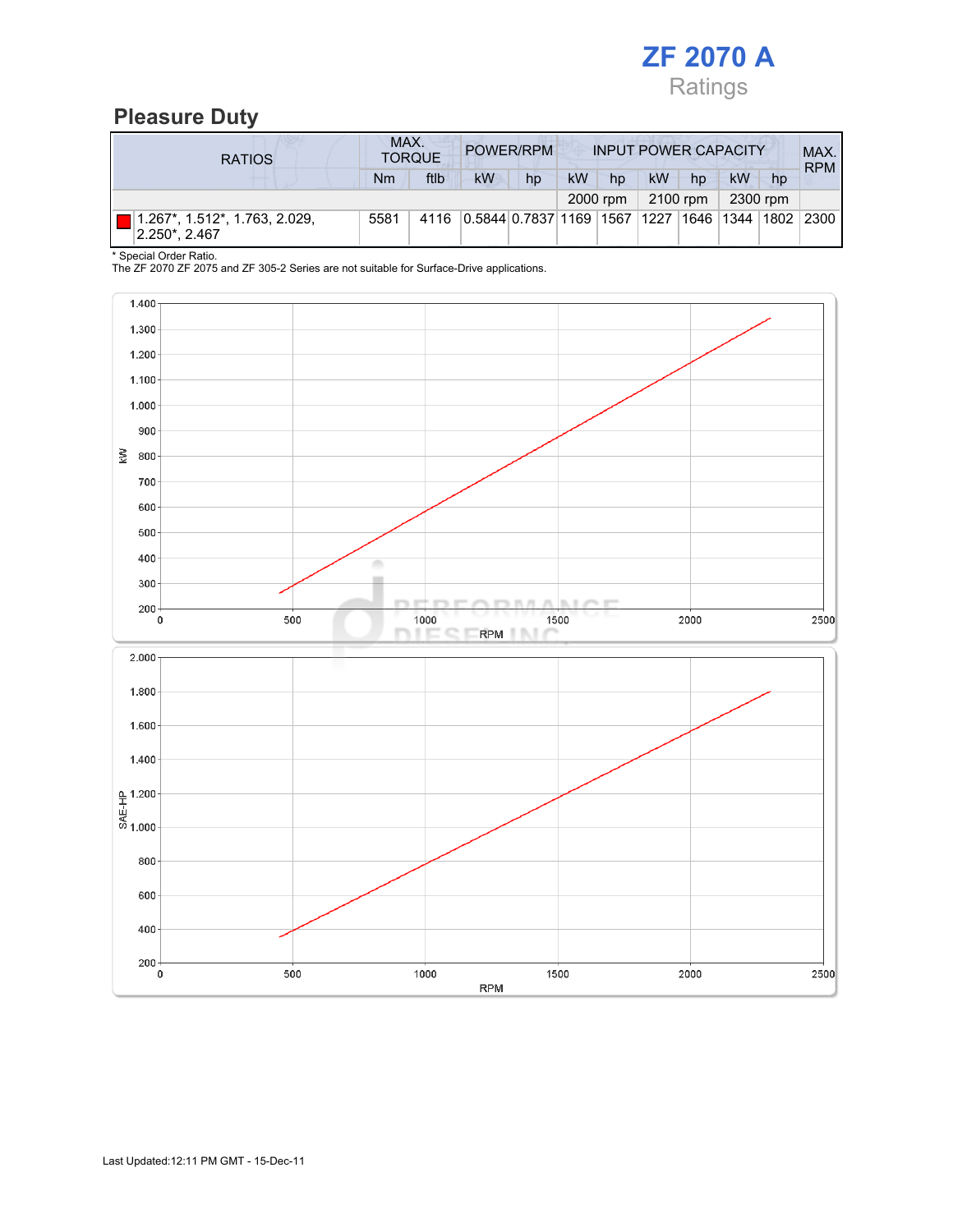# ZF 2070 A Dimensions



|       | mm (inches) |                |                |            |                |  |  |                                                                                                    |  |                     |  |
|-------|-------------|----------------|----------------|------------|----------------|--|--|----------------------------------------------------------------------------------------------------|--|---------------------|--|
| Angle | A           | B <sub>1</sub> | B <sub>2</sub> | H1         | H <sub>2</sub> |  |  | L2                                                                                                 |  | <b>Bell</b><br>Hsg. |  |
| 10.0  |             |                |                |            |                |  |  | 280 (11.0) 320 (12.6) 320 (12.6) 167 (6.57) 575 (22.6) 595 (23.4) 394 (15.5) 115 (4.53) 115 (4.53) |  | 0                   |  |
|       |             |                | Weight kg (lb) |            |                |  |  | Oil Capacity Litre (US qt)                                                                         |  |                     |  |
|       |             |                | 350 (770)      | 21.0(22.3) |                |  |  |                                                                                                    |  |                     |  |

#### SAE Bell Housing Dimensions **RMANO** ١F

|         |    |  |                                                   |  |    | <b>Bolt Holes</b> |          |  |  |
|---------|----|--|---------------------------------------------------|--|----|-------------------|----------|--|--|
| SAE No. |    |  |                                                   |  |    | No.               | Diameter |  |  |
|         | mm |  | mm                                                |  | mm |                   | mm       |  |  |
|         |    |  | 647.7 25.5 679.45 26.75 711.2 28.0 16 13.49 17/32 |  |    |                   |          |  |  |

# Output Coupling Dimensions

|    |              |    |                   |    |              | <b>Bolt Holes</b>                                  |  |     |              |  |  |
|----|--------------|----|-------------------|----|--------------|----------------------------------------------------|--|-----|--------------|--|--|
|    |              |    |                   |    |              |                                                    |  | No. | Diameter (E) |  |  |
| mm | $\mathsf{I}$ | mm | $\blacksquare$ In | mm | $\mathsf{I}$ | mm                                                 |  |     | mm           |  |  |
|    |              |    |                   |    |              | 185   7.28   156   6.12   120   4.72   18.0   0.71 |  | 12  | 18.2         |  |  |